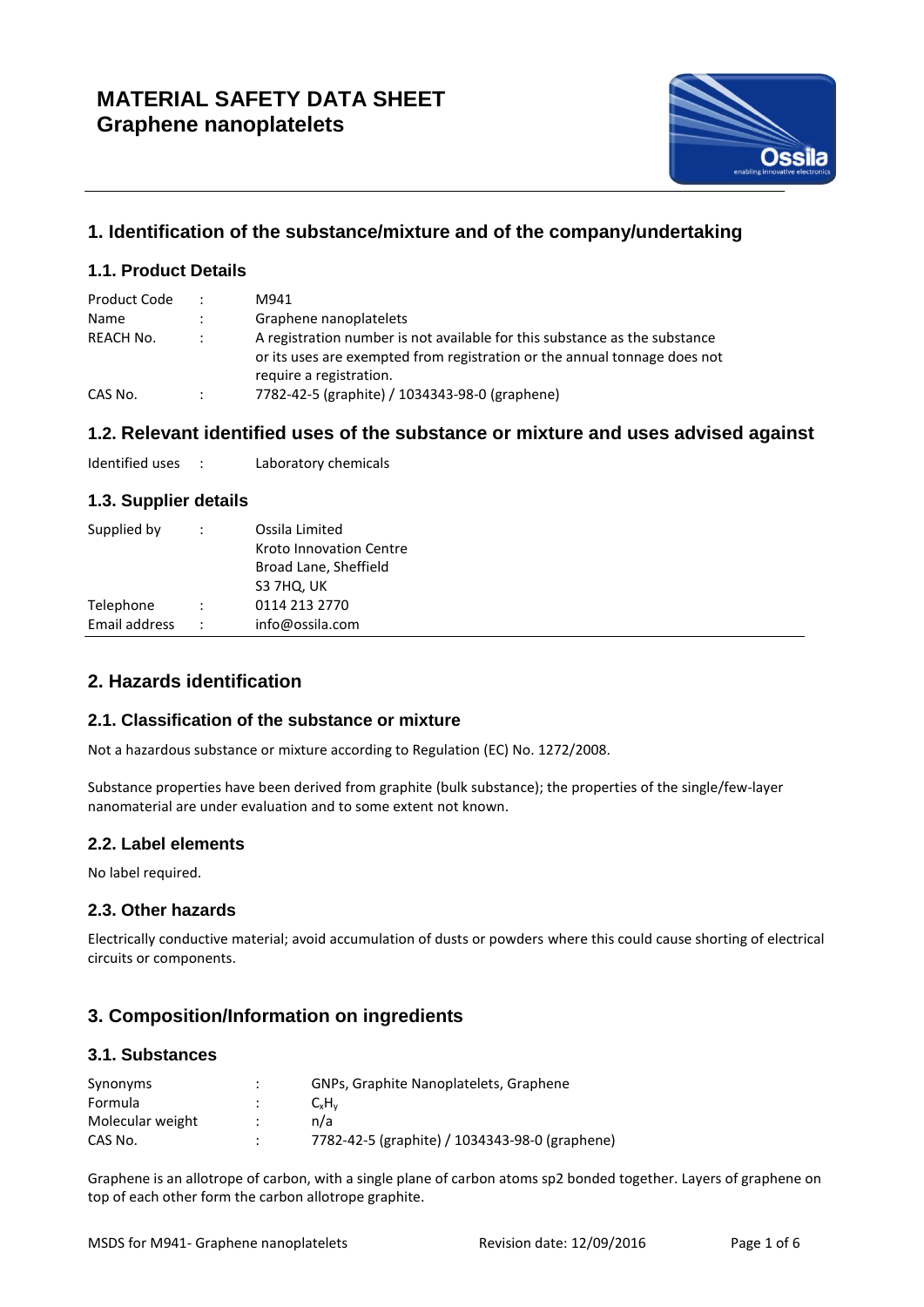No components need to be disclosed according to the applicable regulations.

## **4. First aid measures**

### **4.1. Description of first aid measures**

#### **After Inhalation**

If inhaled, remove to fresh air. If not breathing give artificial respiration. Call a physician.

#### **After skin contact**

In case of skin contact, wash with soap and flush with copious amounts of water for at least 15 minutes. Remove contaminated clothing and shoes. Call a physician.

#### **After eye contact**

In case of contact with eyes, flush with copious amounts of water for at least 15 minutes. Assure adequate flushing by separating the eyelids with fingers. Call a physician.

#### **After Ingestion**

If swallowed, wash out mouth with water. Call a physician.

### **4.2. Most important symptoms and effects, both acute and delayed**

The most important known symptoms and effects are described in section 11.

### **4.3. Indication of any immediate medical attention and special treatment needed**

Contact a poison centre immediately in case of ingestion or inhalation of a large amount of product. No specific treatment.

## **5. Fire fighting**

### **5.1. Extinguishing media**

**Suitable extinguishing media**: Dry chemical, alcohol-resistant foam, carbon dioxide or water spray. Consult with local fire authorities before attempting large scale fire fighting operations.

### **5.2. Special hazards arising from the substance of mixture**

**Hazardous combustion products:** Carbon oxides.

### **5.3. Advice for firefighters**

Wear a self-contained breathing apparatus in pressure-demand, MSHA/NIOSH (approved or equivalent), and full protective gear.

### **6. Accidental release measures**

#### **6.1. Personal precautions, protective equipment and emergency procedures**

Wear personal protective equipment (section 8). Avoid dust formation. Ensure room is well ventilated.

### **6.2. Environmental precautions**

Do not let product enter drains.

### **6.3. Containment and cleaning:**

Contain and clean up spill if safe to do so using an electrically protected vacuum cleaner or by wet-brushing. Dispose of dry waste in closed container for proper disposal according to local regulations.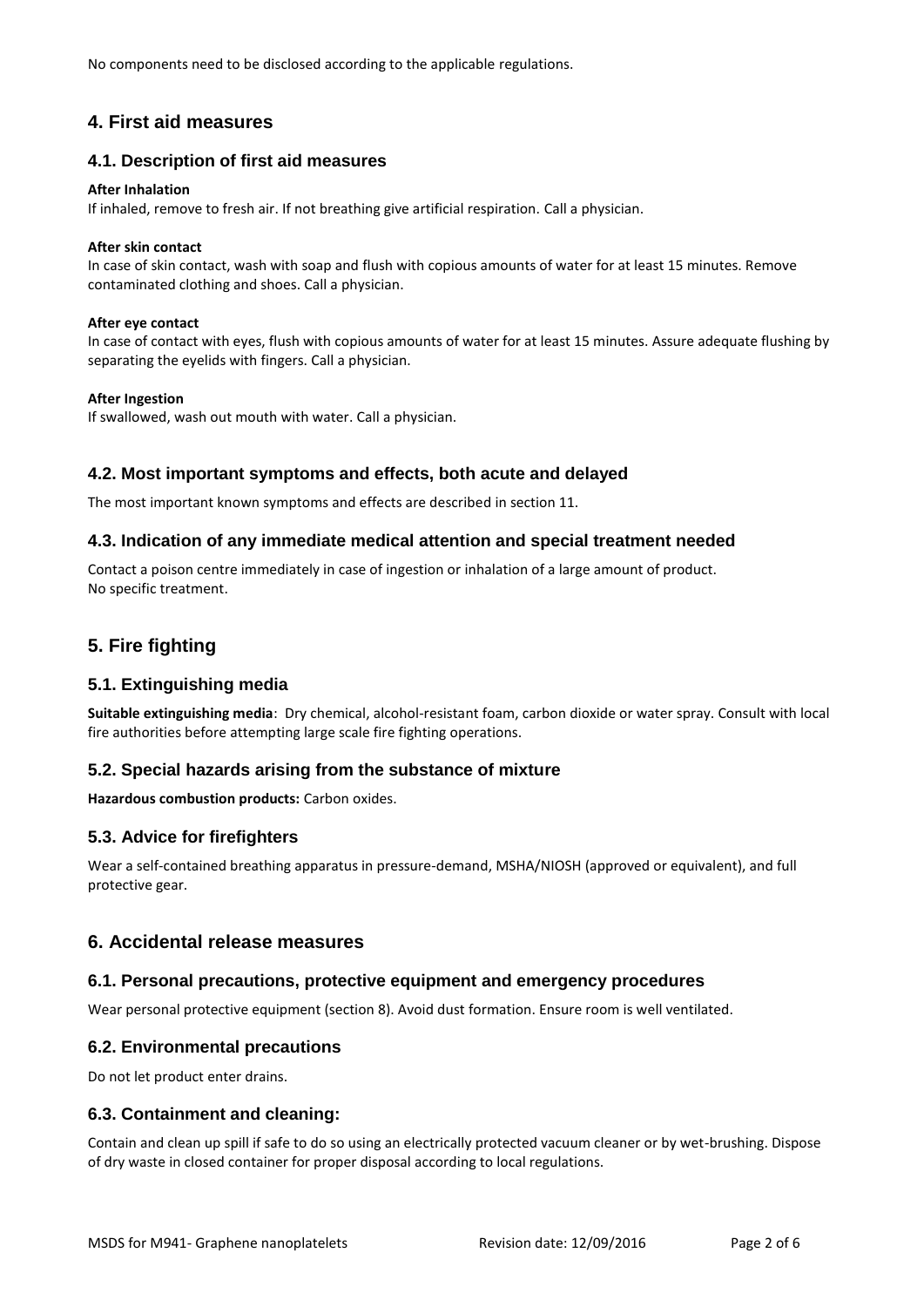# **7. Handling and storage**

## **7.1. Precautions for safe handling**

Avoid formation of dust and aerosols. Provide exhaust ventilation in places where dust is formed.

### **7.2. Conditions for safe storage, including any incompatibilities**

Store in a cool, dry and well-ventilated place inside of a tightly sealed container. Reseal containers that have been opened and keep upright to prevent leakage.

### **7.3. Specific end uses**

Use in laboratories.

## **8. Exposure controls / Personal protection**

### **8.1. Control parameters**

#### **Exposure limit sources**

UK – EH40 Workplace Exposure Limits (WEL).

#### **Components with workplace control parameters**

| Component                  | CAS#      | Control parameters                 |
|----------------------------|-----------|------------------------------------|
| Graphite – inhalable dust  | 7782-42-5 | $10 \text{ mg/m}$ 3 (TWA)          |
| Graphite – respirable dust | 7782-42-5 | $4 \text{ mg/m}$ $3 \text{ (TWA)}$ |

TWA - time weighted average; STEL - Short Term Exposure Limit

Inhalable dust is the fraction of material that is available for deposition in the respiratory tract; respirable dust is the fraction that penetrates into the gas exchange region of the lung.

### **Biological occupational exposure limits**

This product does not contain any hazardous materials with biological limits.

### **8.2. Exposure controls**

### **Engineering measures**

Handle in accordance with good industrial engineering/laboratory practices for hygiene and safety. Ensure eyewash stations and safety showers are close to the laboratory workstation. Ensure good general ventilation is present when handling the product.

### **Personal protective equipment**

**Eyes:** Wear safety glasses with side-shields conforming to appropriate government standards such as NOISH (US) or EN166 (EU).

**Skin**: Handle with appropriate gloves and use proper glove removal technique to avoid skin contact. Dispose of gloves in accordance with applicable laws. Wash and dry hands.

The selected protective gloves have to satisfy the specifications of EU Directive 89/686/EEC and the standard EN 374 derived from it.

**Clothing:** Wear complete suit protecting against chemicals; the type of equipment should be appropriate for the concentration and amount of dangerous substance used.

**Respirators:** Where protection from nuisance dusts is needed, use type N95 (US) or type P1 (EN 143) dust masks or those approved under appropriate government standards such as NIOSH (US) or CEN (EU).

### **General hygiene measures**

Wash thoroughly after handling. Wash contaminated clothing before reuse.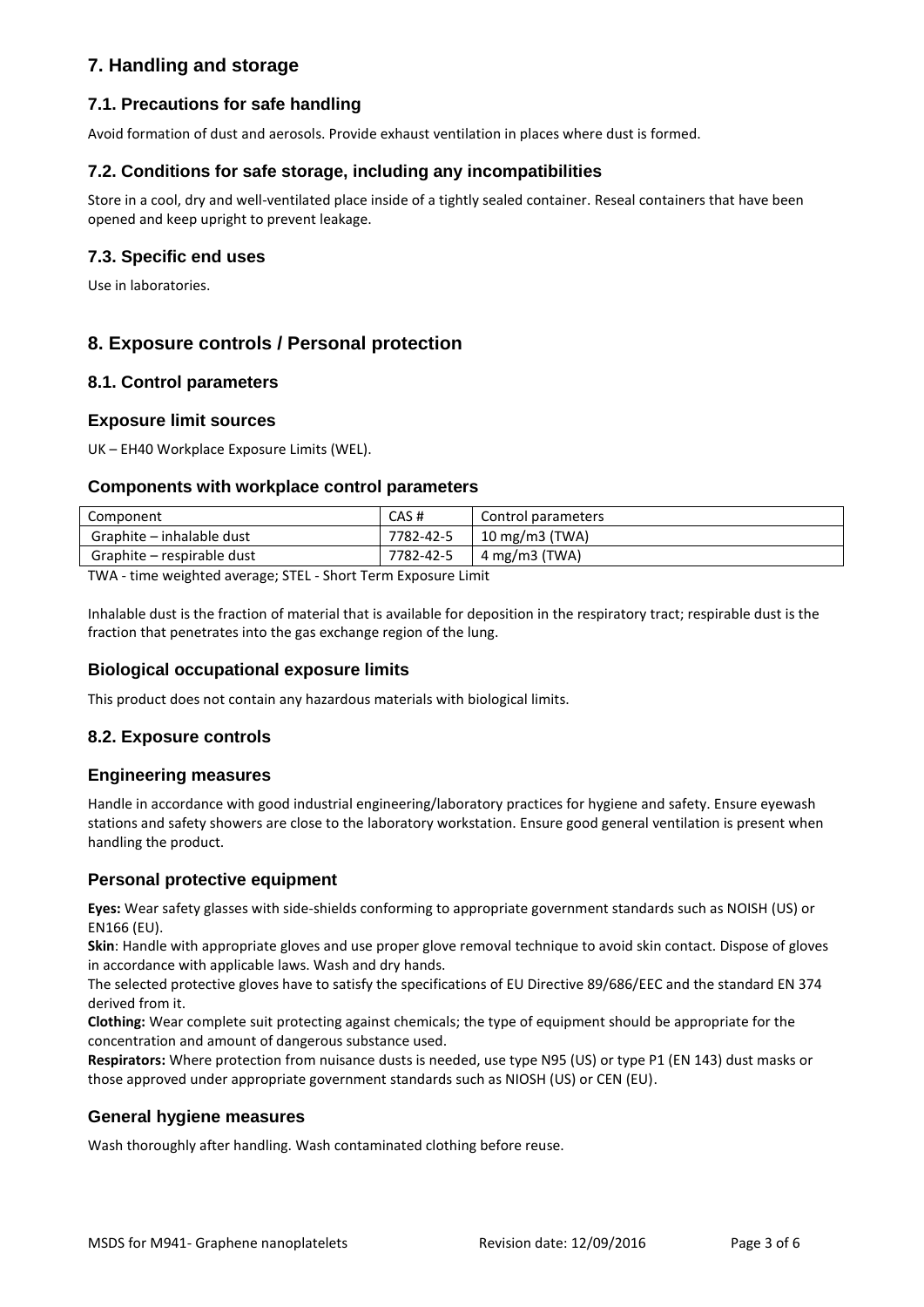# **9. Physical and chemical properties**

### **9.1. Information on basic physical and chemical properties**

| Appearance                             | Black/grey flakes/powder |
|----------------------------------------|--------------------------|
| Odour                                  | Odourless                |
| Odour threshold                        | No data available        |
| рH                                     | No data available        |
| Melting/freezing point                 | No data available        |
| Boiling point/range                    | No data available        |
| Flash point                            | No data available        |
| Evaporation rate                       | No data available        |
| Flammability                           | No data available        |
| <b>Explosive limits</b>                | No data available        |
| Vapour pressure                        | No data available        |
| Vapour density                         | No data available        |
| Relative density                       | No data available        |
| Solubility(ies)                        | No data available        |
| Partition coefficient: n-octanol/water | No data available        |
| Autoignition temperature               | No data available        |
| Decomposition temperature              | No data available        |
| Viscosity                              | No data available        |
| <b>Explosive properties</b>            | No data available        |
| Oxidising properties                   | No data available        |
|                                        |                          |

### **9.2. Other safety information**

No data available.

### **10. Stability and reactivity**

#### **10.1 Reactivity**

No data available.

### **10.2. Chemical stability**

Stable under normal temperatures and pressures under recommended storage conditions.

### **10.3. Possibility of hazardous reactions**

No data available.

### **10.4. Conditions to avoid**

No data available.

### **10.5. Incompatible materials**

Strong oxidising agents.

### **10.6. Hazardous decomposition products**

No known hazardous decomposition products.

### **11. Toxicological information**

### **11.1. Information on toxicological effects**

**Acute toxicity** No data available. **Skin corrosion/irritation** No data available.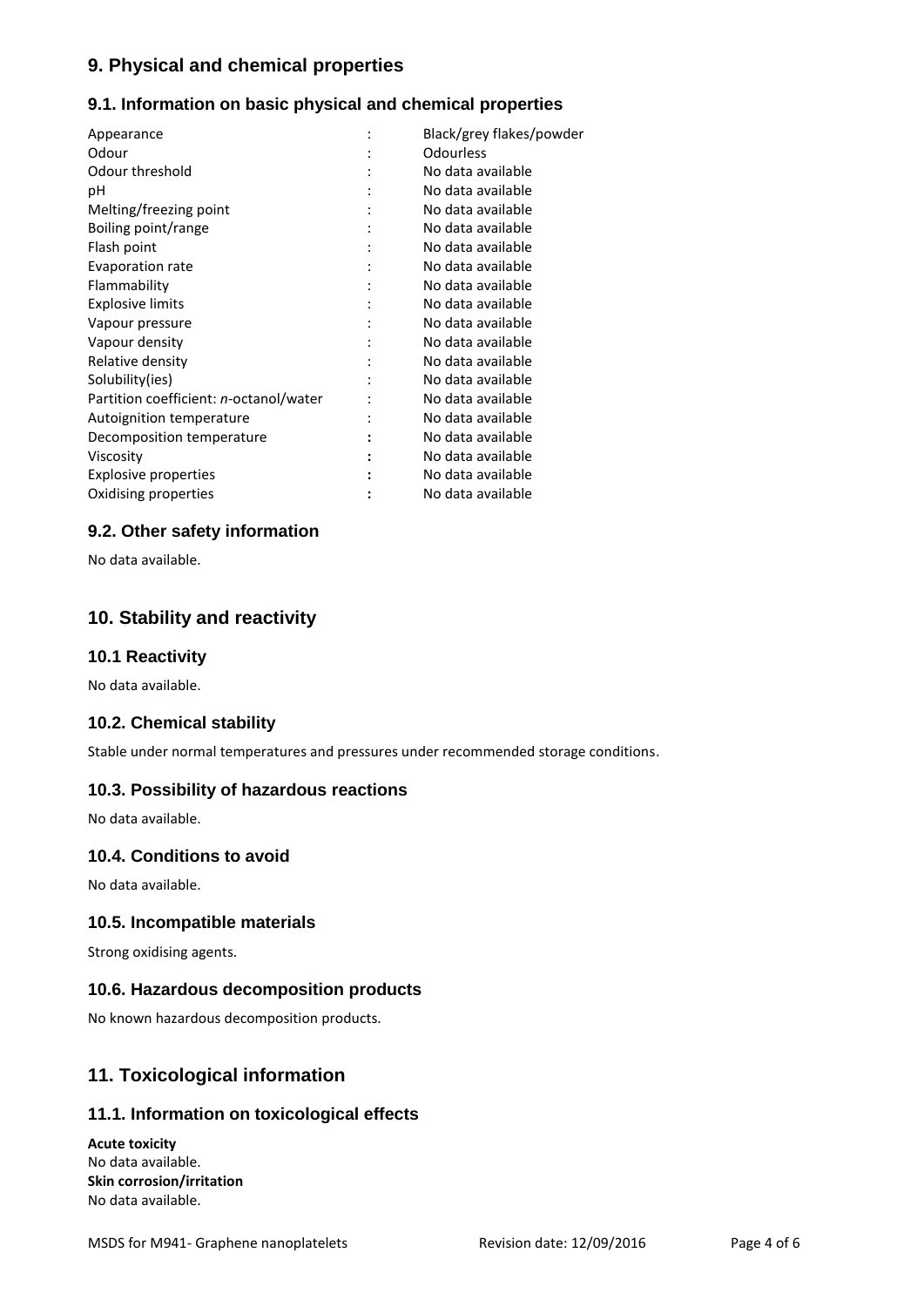**Serious eye damage/eye irritation** May cause eye irritation. **Respiratory or skin sensitization** May cause irritation to skin and respiratory tract. **Germ cell mutagenicity** No data available. **Carcinogenicity** IARC: No component of this product present at levels greater than or equal to 0.1% is identified as probable, possible or confirmed human carcinogen by IARC. **Reproductive toxicity** No data available. **Specific target organ toxicity - single exposure** No data available. **Specific target organ toxicity - repeated exposure** No data available. **Aspiration hazard** No data available. **Routes of exposure** Eye contact, ingestion, inhalation, skin contact. **Signs and Symptoms of Exposure** No data available.

To the best of our knowledge, the chemical, physical, and toxicological properties have not been thoroughly investigated.

# **12. Ecological information**

### **12.1. Toxicity**

No data available.

### **12.2. Persistence and degradability**

No data available.

### **12.3. Bioaccumulative potential**

No data available.

### **12.4. Mobility in soil**

No data available.

### **12.5. Results of PBT and vPvB assessment**

PBT/vPvB assessment not available as chemical safety assessment not required/not conducted.

### **12.6. Other adverse effects**

No data available.

### **13. Disposal**

### **13.1. Waste treatment methods**

#### **Product**

Burn in a chemical incinerator equipped with an afterburner and scrubber. Observe all federal, state and local environmental regulations and directives on waste and hazardous waste. Offer surplus material to a licensed professional waste disposal professional.

#### **Contaminated packaging**

Dispose of as unused product.